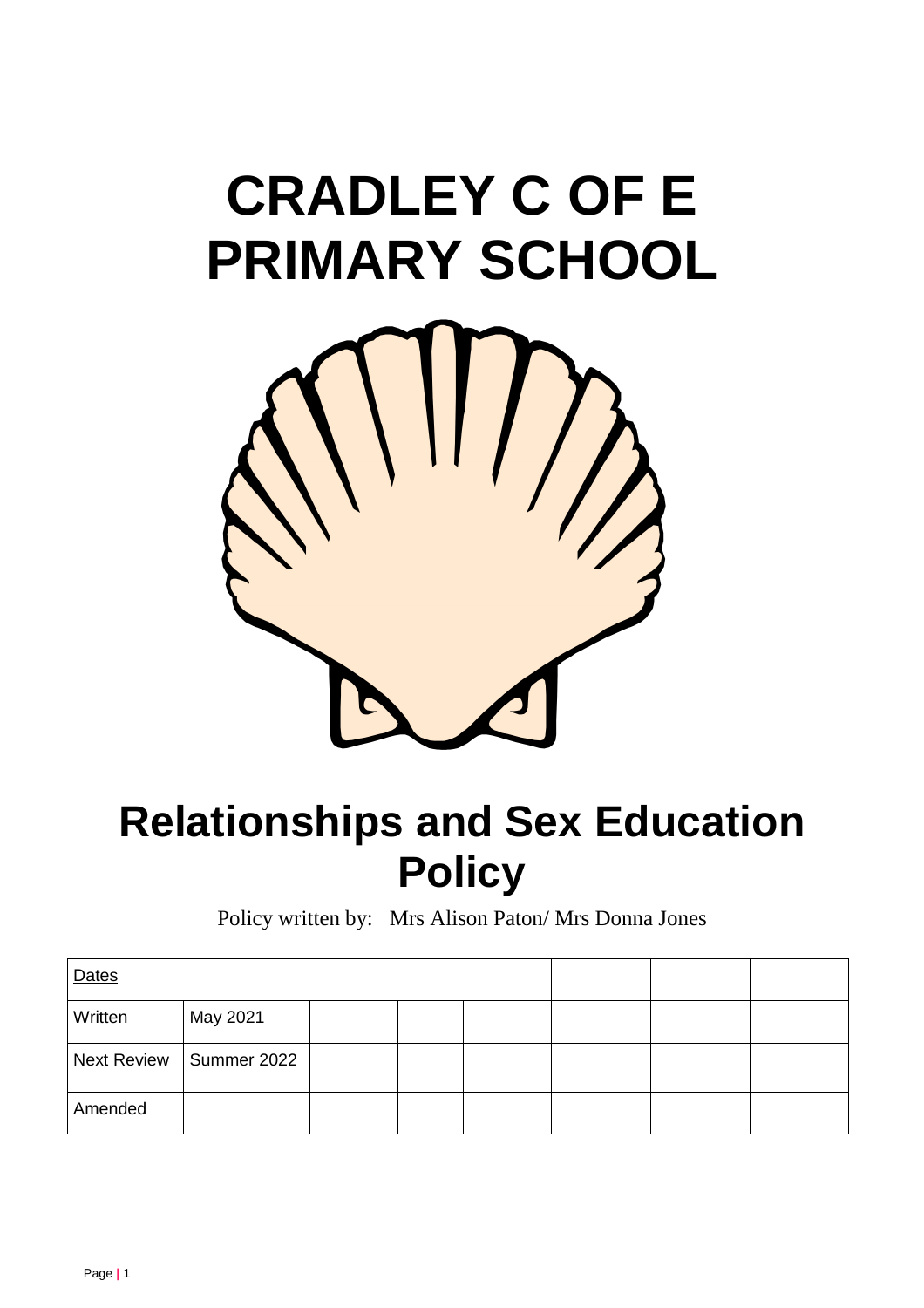# **Contents**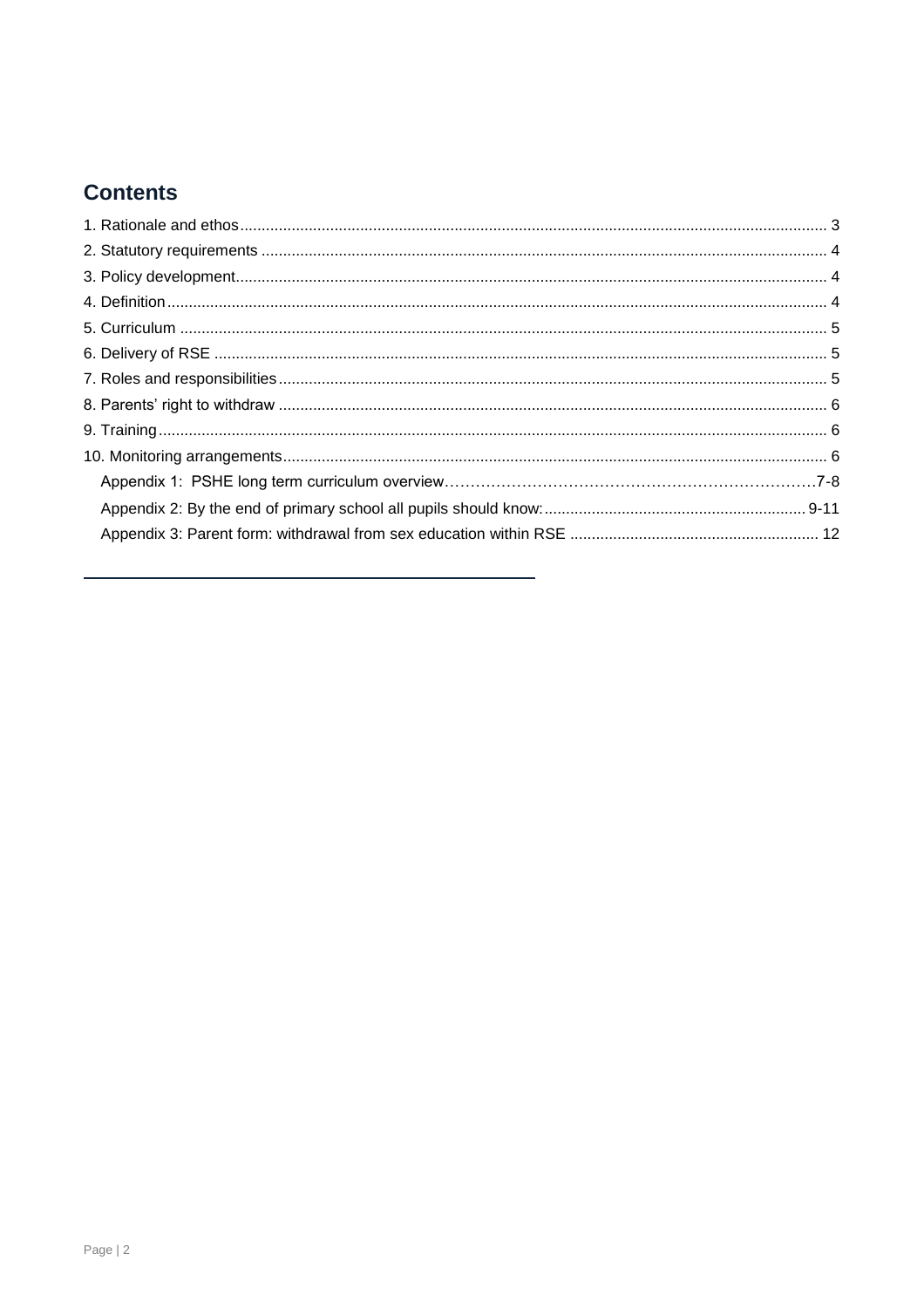#### <span id="page-2-0"></span>**Rationale and ethos**

#### *So God created humankind in his image, in the image of God he created them. (*Genesis 1:27)

#### *I have come in order that you may have life – life in all its fullness. (*John 10:10*)*

Five core values represent the heart of all we do as educators at Cradley. These values, rooted within the context of Christian belief and practice, are shown on our 'LEARN' wheel: lifelong learning; everybody matters; high expectations for achievement; respect for all; nurturing partnerships. As a school community, we have embraced the 'Thrive' approach to support the social and emotional development of all our pupils.



These core values underpin and inform this policy.

The aims of relationships and sex education (RSE) at Cradley are therefore to:

- Help pupils develop self-respect, self-confidence and empathy in recognition that we are all unique and wonderfully made;
- Create a positive culture around issues of relationships and sexuality that affords dignity and shows respect to all who make up our society;
- Help pupils understand and respect our common humanity, diversity and difference;
- Develop the necessary skills to form the healthy, nurturing relationships that are an essential part of a life-long learning and a fulfilling life;
- Provide a safe and comfortable environment in which sensitive discussions can take place;
- Prepare pupils for puberty, and give them an understanding of sexual development and its consequences, and the importance of health and hygiene;
- <span id="page-2-1"></span>Enable children to make responsible and informed decisions about their health and wellbeing.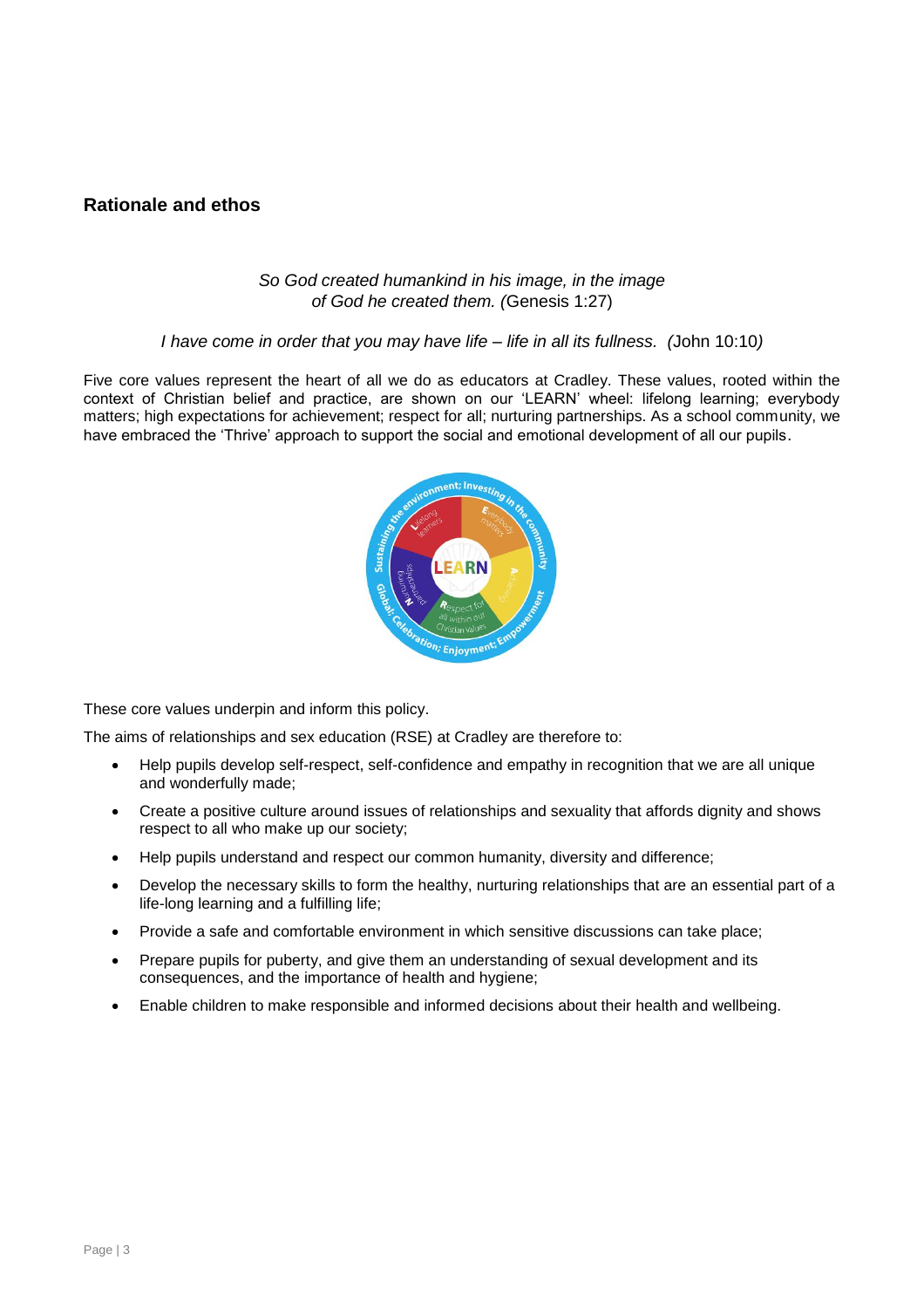#### **2. Statutory requirements**

Current regulations and guidance from the Department for Education state that from September 2021 all primary schools must deliver relationships education. We are not required to provide sex education but we do need to teach the elements of sex education contained in the primary science curriculum.

As a maintained primary school we will provide relationships education to all pupils as per section 34 of the [Children and Social Work Act 2017. Our sex education will focus on preparing boys and girls for the changes](http://www.legislation.gov.uk/ukpga/2017/16/section/34/enacted)  [that adolescence brings, and on how a baby is conceived and born.](http://www.legislation.gov.uk/ukpga/2017/16/section/34/enacted)

[Other documents that have informed our RSE policy are:](http://www.legislation.gov.uk/ukpga/2017/16/section/34/enacted)

- [Education Act \(1996\)](http://www.legislation.gov.uk/ukpga/2017/16/section/34/enacted)
- [Supplementary Guidance SRE for the 21](http://www.legislation.gov.uk/ukpga/2017/16/section/34/enacted)<sup>st</sup> century (2014)
- Keeping children safe in education [Statutory safeguarding guidance \(2016\)](http://www.legislation.gov.uk/ukpga/2017/16/section/34/enacted)
- Equality Act (2010)

#### <span id="page-3-0"></span>**3. Policy development**

This policy has been developed in consultation with staff, pupils and parents. The consultation and policy development process involved the following steps:

- 1. Review the PSHE lead member of staff pulled together all relevant information including relevant national and local guidance
- 2. Staff consultation all school staff were given the opportunity to look at the policy and make recommendations
- 3. Parent consultation parents and any interested parties were invited to attend a meeting about the policy and an online survey was conducted
- 4. Pupil consultation we investigated what pupils want from their RSE
- 5. Ratification once amendments were made, the policy was shared with governors and ratified

#### <span id="page-3-1"></span>**4. Definition**

At Cradley, we define 'relationships and sex education 'as the putting in place of key building blocks for establishing healthy, nurturing relationships, focusing on friends, family and community, including online. It involves a combination of sharing age-appropriate information, and exploring issues and values respectfully in a supportive and caring environment.

<span id="page-3-2"></span>We believe RSE must give pupils the understanding, vocabulary and strategies they require to keep themselves safe and to thrive within good, stable long-term relationships.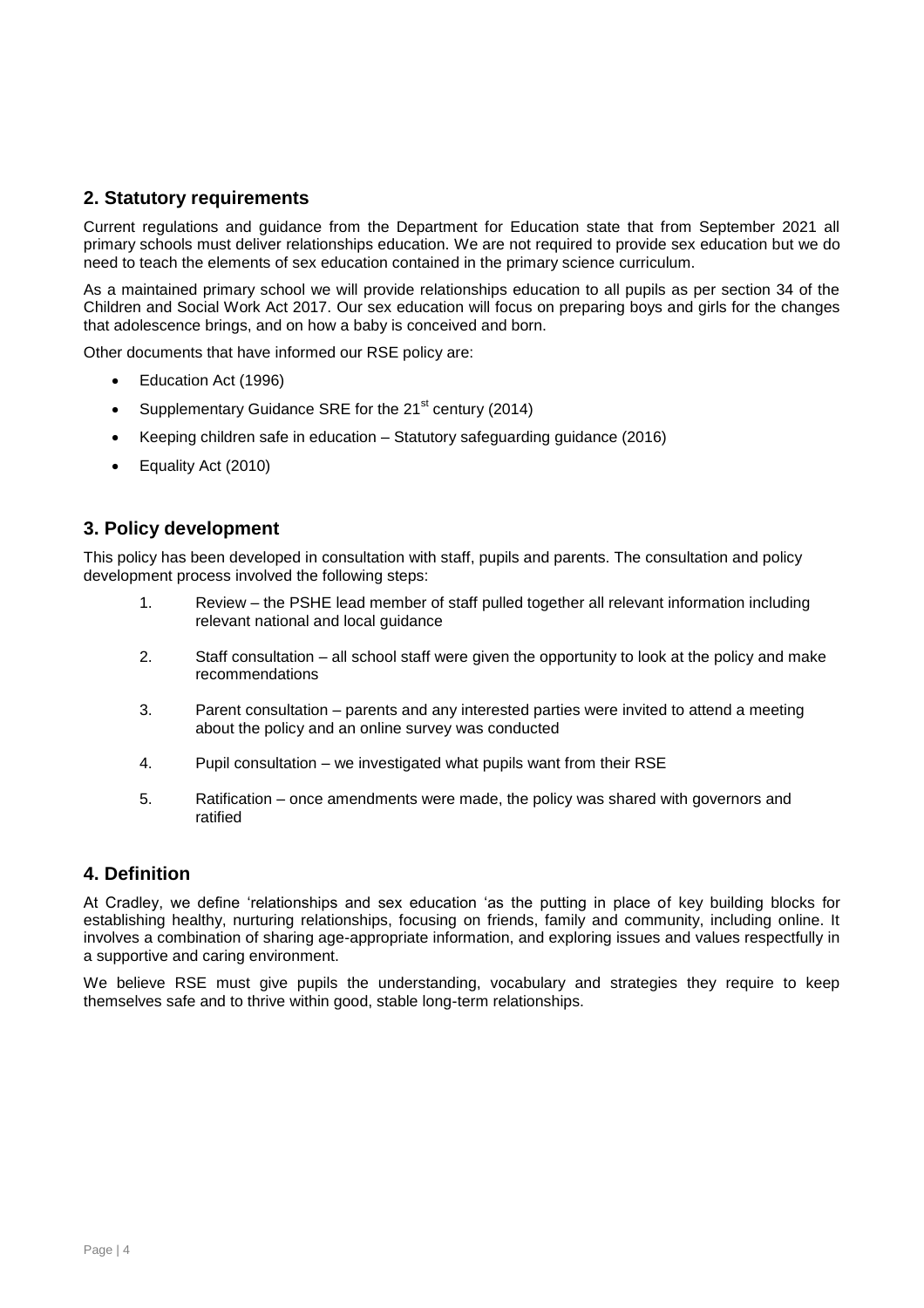#### **5. Curriculum**

At Cradley, relationships and sex education is fully integrated within the wider PSHE curriculum. The PSHE programme is structured around an overarching question for each half term or term. These begin in Key Stage 1 as 'What?' and 'Who?' questions and build through Key Stage 2 into 'Why?' and 'How?' questions. These questions sit within three core themes: Relationships; Health and Wellbeing; and 'Living in the Wider World. The long term curriculum map is shown in Appendix 1. Please note that this curriculum map covers all PSHE learning, including all the statutory relationships and health content.

Each question is explored through a series of learning objectives which cover all the statutory requirements for the primary phase (see Appendix 2).

#### <span id="page-4-0"></span>**6. Delivery of RSE**

Our RSE programme is an integral part of our whole school PSHE education provision, and will be taught in year groups by class teachers and by the head teacher. This learning will be complemented by teaching in Science and RE, for example, teaching about life cycles in Science, and the status of marriage in RE. Lesson planning will be the responsibility of class teachers who will ensure RSE is matched to the needs of the pupils in their class.

We will ensure that lessons and any resources used will be accessible and sensitive to the learning needs of the individual child. We acknowledge the potential vulnerability of pupils who have special educational needs and disabilities (SEND) and recognise the possibilities and rights of SEND pupils to high quality Relationships and Sex Education.

Our varied resources are carefully selected by staff and include those quality assured by the PSHE Association. An overview of the learning in each year group, including resources used, can be found in our medium-term plans.

RSE will be taught within the context of family life taking care to ensure that there is no stigmatisation of children based on their home circumstances (families can include single parent families, LGBT parents, families headed by grandparents, adoptive parents, foster parents/carers amongst other structures) along with reflecting sensitively that some children may have a different structure of support around them (for example: looked after children or young carers).

Within our question-based approach, pupils will be encouraged to reflect on their own learning and progress by comparing their initial answers to the key question at the start of each unit with their answers at the end of the unit.

#### <span id="page-4-1"></span>**7. Roles and responsibilities**

#### 7.1 The governing board

The governing board will approve the RSE policy, and the Head Teacher will be accountable for its implementation.

#### 7.2 The Head Teacher

The Head Teacher is responsible for ensuring that RSE is taught consistently across the school, and for managing requests to withdraw pupils from non-statutory components of RSE.

#### 7.3 Staff

Staff are responsible for:

- Delivering RSE in a sensitive way
- Modelling positive attitudes to RSE
- Monitoring progress
- Responding to the needs of individual pupils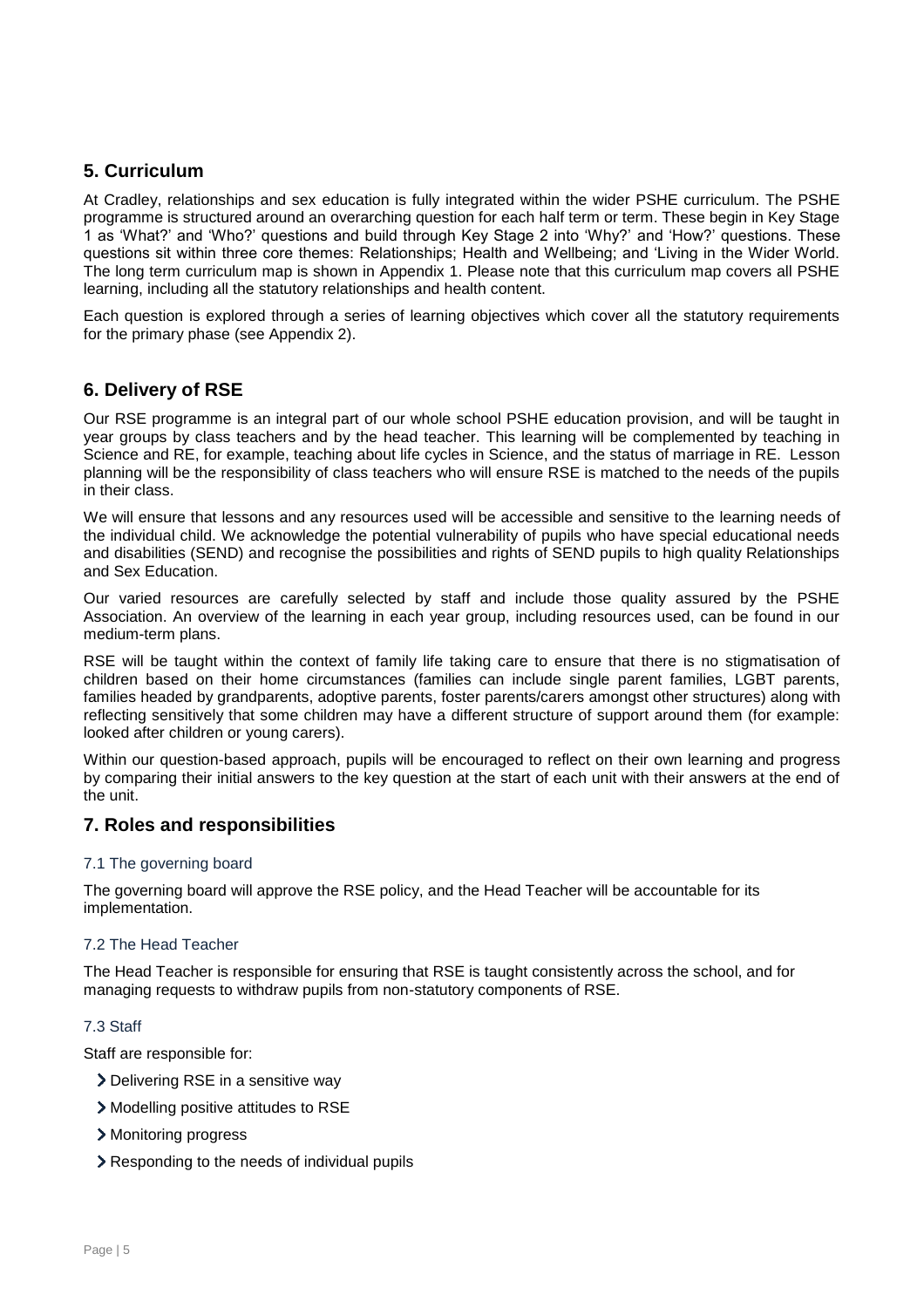Staff do not have the right to opt out of teaching RSE. Staff who have concerns about teaching RSE are encouraged to discuss this with the Head Teacher.

We have developed the curriculum in consultation with parents, pupils and staff, taking into account the age, needs and feelings of pupils. If pupils ask questions which go beyond the taught curriculum, teachers will make sure these are followed up in an appropriate manner (this may well involve the child's parents and consultation with colleagues) so that they do not seek answers online.

#### 7.4 Pupils

Pupils are expected to engage fully in RSE and, when discussing issues related to RSE, treat others with respect and sensitivity. Class teachers will involve their pupils in establishing clear ground rules to create a safe learning environment. The teacher will provide an anonymous question box to enable children to ask questions they would rather not pose in front of the class.

#### <span id="page-5-0"></span>**8. Parents' right to withdraw**

Parents do not have the right to withdraw their children from relationships education.

Parents have the right to withdraw their children from the non-statutory components of sex education within RSE. Medium term planning will be available for parents to look at should they wish to do so. Parents will be invited to view the resources which teachers plan to use prior to the lessons taking place.

Requests for withdrawal should be put in writing using the form found in Appendix 3 of this policy and addressed to the Head Teacher.

Alternative work will be given to pupils who are withdrawn from sex education.

#### <span id="page-5-1"></span>**9. Training**

New staff will read this policy as part of their induction. Any training needs expressed by staff will be facilitated by the Head Teacher who will involve outside agencies as necessary.

#### <span id="page-5-2"></span>**10. Monitoring arrangements**

The delivery of RSE is monitored by the PSHE lead through planning scrutinies and learning walks.

Pupils' development in RSE is monitored by class teachers as part of our internal assessment systems.

This policy will be reviewed by the PSHE lead teacher annually. At every review, the policy will be approved by the governing body.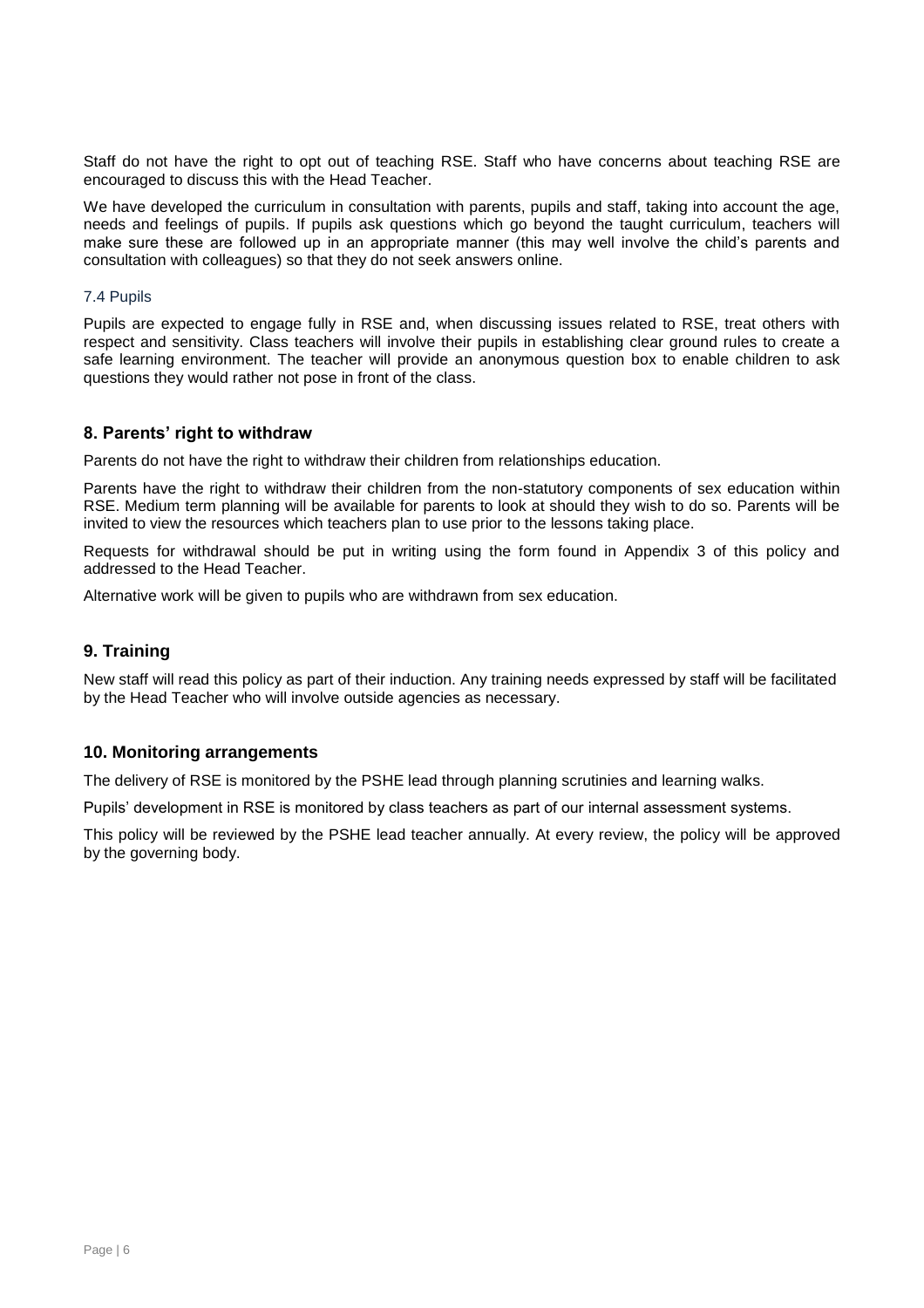|                        | <b>Autumn 1</b>                                               | <b>Autumn 2</b>                                         | <b>Spring 1</b>                    | <b>Spring 2</b>                                    | <b>Summer 1</b>                                                                      | <b>Summer 2</b>                                       |
|------------------------|---------------------------------------------------------------|---------------------------------------------------------|------------------------------------|----------------------------------------------------|--------------------------------------------------------------------------------------|-------------------------------------------------------|
| $\blacksquare$<br>Year | What is the same and<br>different about us?                   | Who is special to us?                                   | What helps us stay<br>healthy?     | What can we do with<br>money?                      | Who helps to keep<br>us safe?                                                        | How can we look<br>after each other and<br>the world? |
| Year                   | What makes a good<br>friend?                                  | <b>What is bullying?</b>                                | What jobs do people<br>do?         | What helps us to<br>stay safe?                     | What helps us grow<br>and stay healthy?                                              | How do we recognise<br>our feelings?                  |
| m<br>Year              | How can we be a<br>good friend?                               | What keeps us safe?                                     | <b>What are families</b><br>like?  | <b>What makes a</b><br>community?                  | Why should we eat<br>well and look after<br>our teeth?                               | Why should we keep<br>active and sleep well?          |
| 4<br><b>Year</b>       | <b>What strengths, skills</b><br>and interests do we<br>have? | How do we treat each<br>other with respect?             | How can we manage<br>our feelings? | How can we help in an<br>accident or<br>emergency? | <b>How can our choices</b><br>make a difference<br>to others and the<br>environment? | How can we manage<br>risk in different<br>places?     |
| n,<br>Year             | What makes up a<br>person's identity?                         | <b>What decisions can</b><br>people make with<br>money? | How will we grow<br>and change?    | <b>How can friends</b><br>communicate safely?      | <b>How can drugs</b><br>common to<br>everyday life affect<br>health?                 | What jobs would we<br>like?                           |

# **Appendix 1: PSHE curriculum map (including RSE)**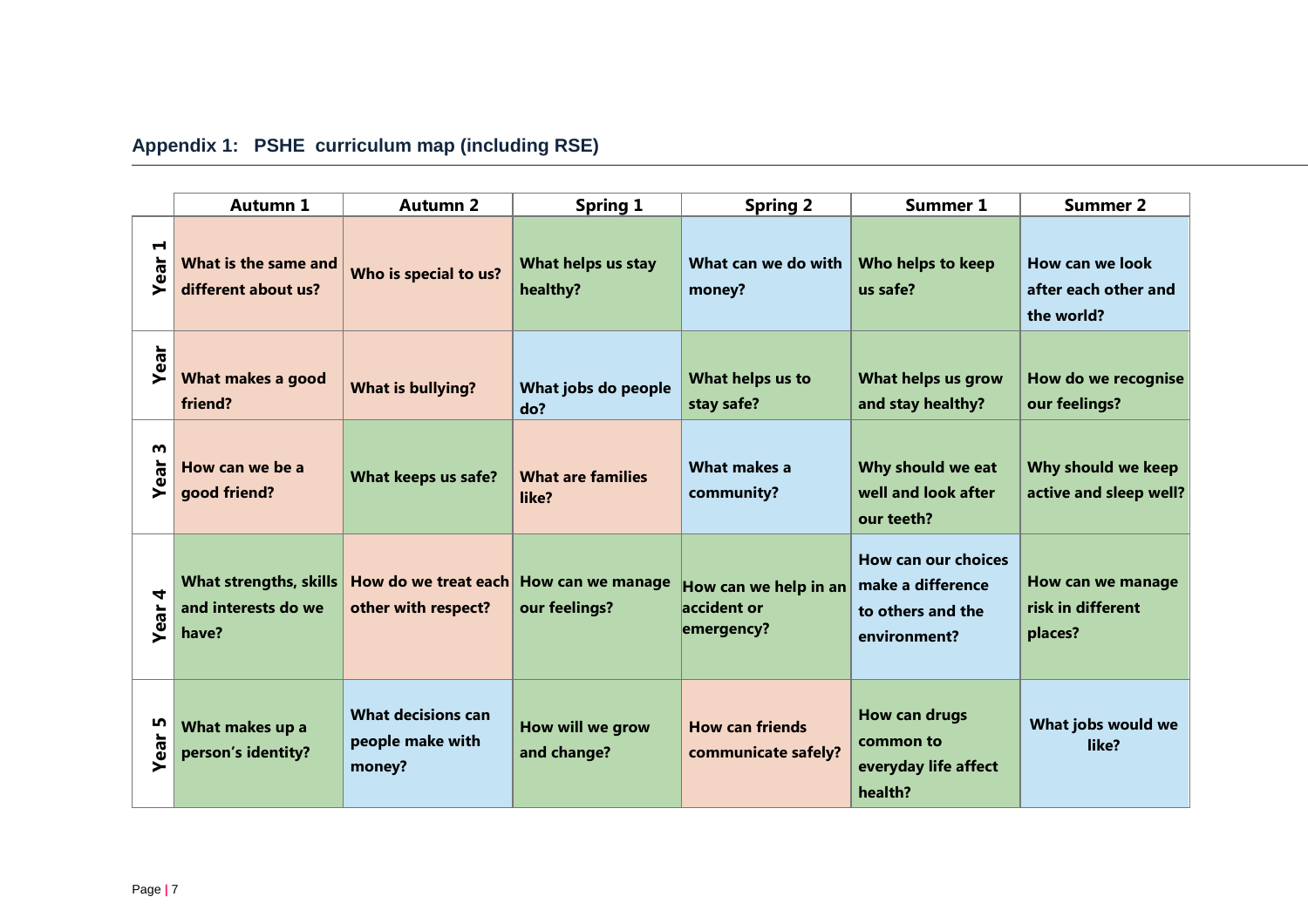| <b>Year 6</b> | How can we keep healthy as we grow? | How can the media influence people? | What will change as we become more<br>independent? How do friendships change as<br>we grow? |
|---------------|-------------------------------------|-------------------------------------|---------------------------------------------------------------------------------------------|
|               |                                     |                                     |                                                                                             |
|               |                                     |                                     |                                                                                             |
|               |                                     |                                     |                                                                                             |
|               |                                     |                                     |                                                                                             |
|               |                                     |                                     |                                                                                             |
| Page   8      |                                     |                                     |                                                                                             |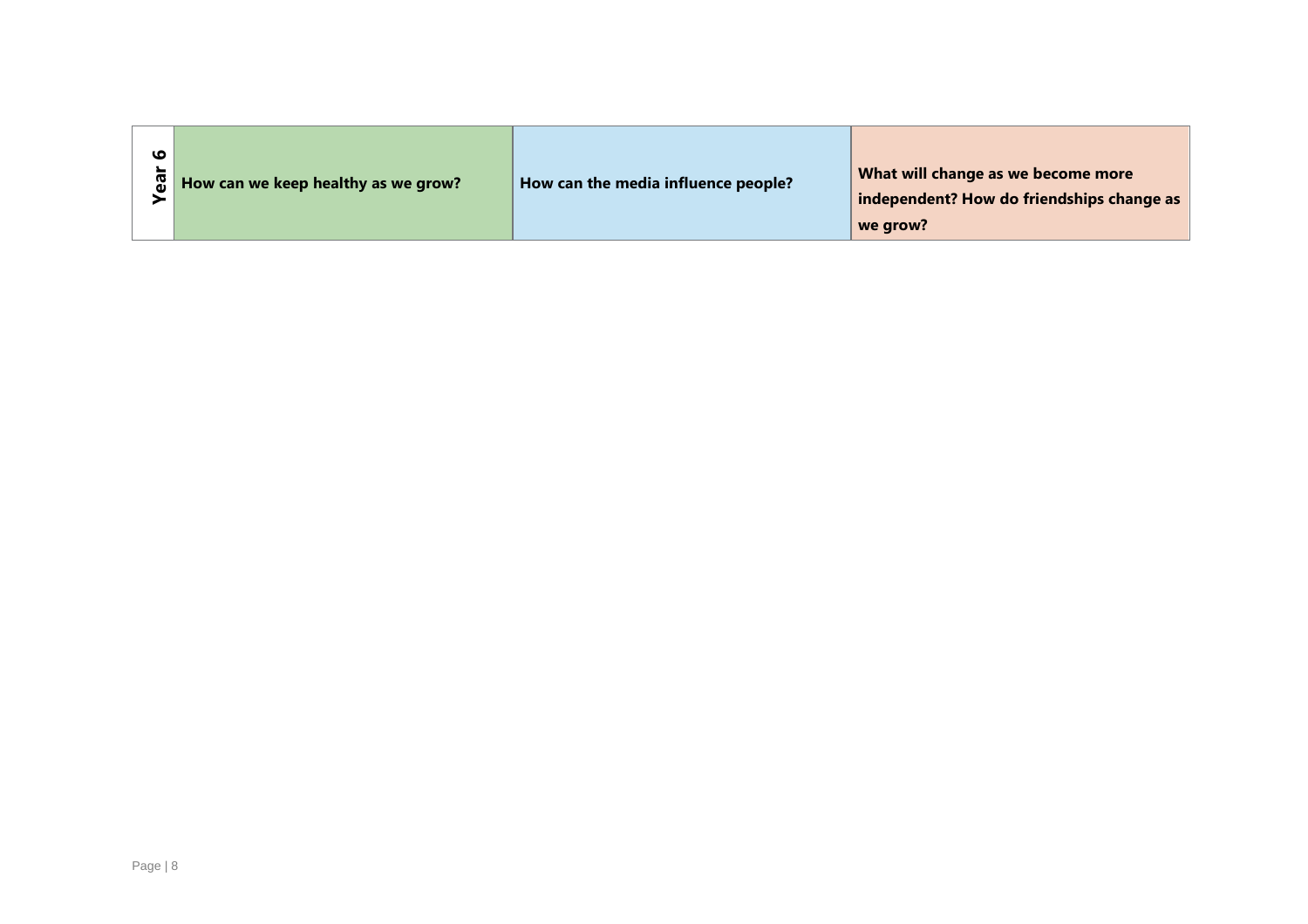<span id="page-8-0"></span>

| <b>TOPIC</b>                                | <b>PUPILS SHOULD KNOW</b>                                                                                                                                                                                                                                                                                                                                                                                                                                                                                                                                                                                                                                                                                                                                                                                                                                                                                                                                                                                                                                                       |
|---------------------------------------------|---------------------------------------------------------------------------------------------------------------------------------------------------------------------------------------------------------------------------------------------------------------------------------------------------------------------------------------------------------------------------------------------------------------------------------------------------------------------------------------------------------------------------------------------------------------------------------------------------------------------------------------------------------------------------------------------------------------------------------------------------------------------------------------------------------------------------------------------------------------------------------------------------------------------------------------------------------------------------------------------------------------------------------------------------------------------------------|
| Families and<br>people who care<br>about me | That families are important for children growing up because they can give love, security and stability<br>$\bullet$<br>The characteristics of healthy family life, commitment to each other, including in times of difficulty, protection and care for children<br>and other family members, the importance of spending time together and sharing each other's lives<br>That others' families, either in school or in the wider world, sometimes look different from their family, but that they should respect<br>those differences and know that other children's families are also characterised by love and care<br>That stable, caring relationships, which may be of different types, are at the heart of happy families, and are important for children's<br>security as they grow up<br>That marriage represents a formal and legally recognised commitment of two people to each other which is intended to be lifelong<br>$\bullet$<br>How to recognise if family relationships are making them feel unhappy or unsafe, and how to seek help or advice from others if |
| Caring<br>friendships                       | needed<br>How important friendships are in making us feel happy and secure, and how people choose and make friends<br>The characteristics of friendships, including mutual respect, truthfulness, trustworthiness, loyalty, kindness, generosity, trust, sharing<br>interests and experiences and support with problems and difficulties<br>That healthy friendships are positive and welcoming towards others, and do not make others feel lonely or excluded<br>That most friendships have ups and downs, and that these can often be worked through so that the friendship is repaired or even<br>strengthened, and that resorting to violence is never right<br>How to recognise who to trust and who not to trust, how to judge when a friendship is making them feel unhappy or uncomfortable,<br>managing conflict, how to manage these situations and how to seek help or advice from others, if needed                                                                                                                                                                 |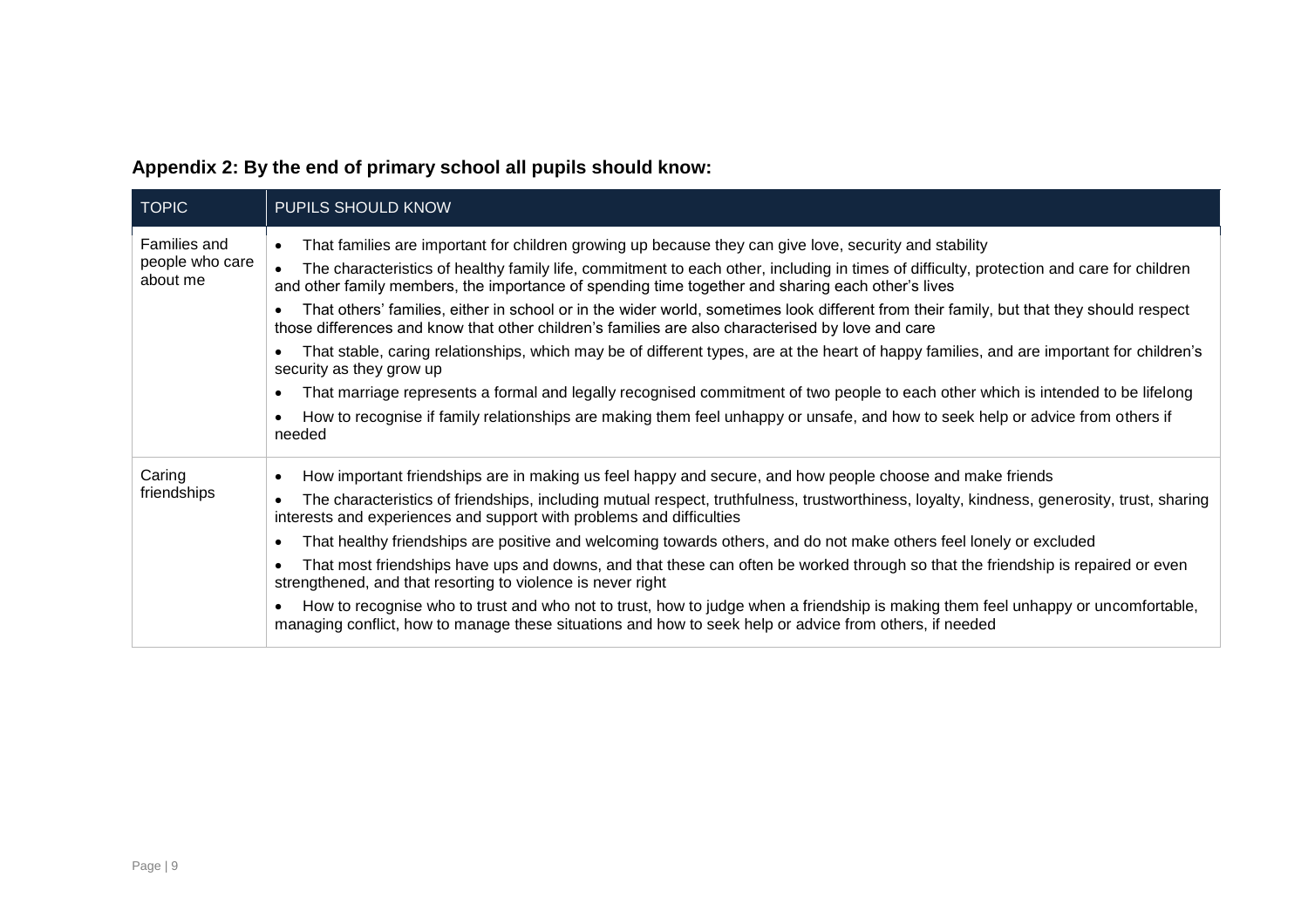| <b>TOPIC</b>                | PUPILS SHOULD KNOW                                                                                                                                                                                                          |
|-----------------------------|-----------------------------------------------------------------------------------------------------------------------------------------------------------------------------------------------------------------------------|
| Respectful<br>relationships | The importance of respecting others, even when they are very different from them (for example, physically, in character, personality<br>or backgrounds), or make different choices or have different preferences or beliefs |
|                             | Practical steps they can take in a range of different contexts to improve or support respectful relationships<br>$\bullet$                                                                                                  |
|                             | The conventions of courtesy and manners<br>٠                                                                                                                                                                                |
|                             | The importance of self-respect and how this links to their own happiness<br>$\bullet$                                                                                                                                       |
|                             | That in school and in wider society they can expect to be treated with respect by others, and that in turn they should show due<br>respect to others, including those in positions of authority                             |
|                             | About different types of bullying (including cyberbullying), the impact of bullying, responsibilities of bystanders (primarily reporting<br>$\bullet$<br>bullying to an adult) and how to get help                          |
|                             | What a stereotype is, and how stereotypes can be unfair, negative or destructive<br>$\bullet$                                                                                                                               |
|                             | The importance of permission-seeking and giving in relationships with friends, peers and adults<br>$\bullet$                                                                                                                |
| Online                      | That people sometimes behave differently online, including by pretending to be someone they are not                                                                                                                         |
| relationships               | That the same principles apply to online relationships as to face-to face relationships, including the importance of respect for others<br>online including when we are anonymous                                           |
|                             | The rules and principles for keeping safe online, how to recognise risks, harmful content and contact, and how to report them<br>$\bullet$                                                                                  |
|                             | How to critically consider their online friendships and sources of information including awareness of the risks associated with people<br>they have never met                                                               |
|                             | How information and data is shared and used online                                                                                                                                                                          |
| Being safe                  | What sorts of boundaries are appropriate in friendships with peers and others (including in a digital context)<br>$\bullet$                                                                                                 |
|                             | About the concept of privacy and the implications of it for both children and adults; including that it is not always right to keep secrets<br>$\bullet$<br>if they relate to being safe                                    |
|                             | That each person's body belongs to them, and the differences between appropriate and inappropriate or unsafe physical, and other,<br>$\bullet$<br>contact                                                                   |
|                             | How to respond safely and appropriately to adults they may encounter (in all contexts, including online) whom they do not know<br>$\bullet$                                                                                 |
|                             | How to recognise and report feelings of being unsafe or feeling bad about any adult<br>$\bullet$                                                                                                                            |
|                             | How to ask for advice or help for themselves or others, and to keep trying until they are heard<br>$\bullet$                                                                                                                |
|                             | How to report concerns or abuse, and the vocabulary and confidence needed to do so<br>$\bullet$                                                                                                                             |
|                             | Where to get advice e.g. family, school and/or other sources                                                                                                                                                                |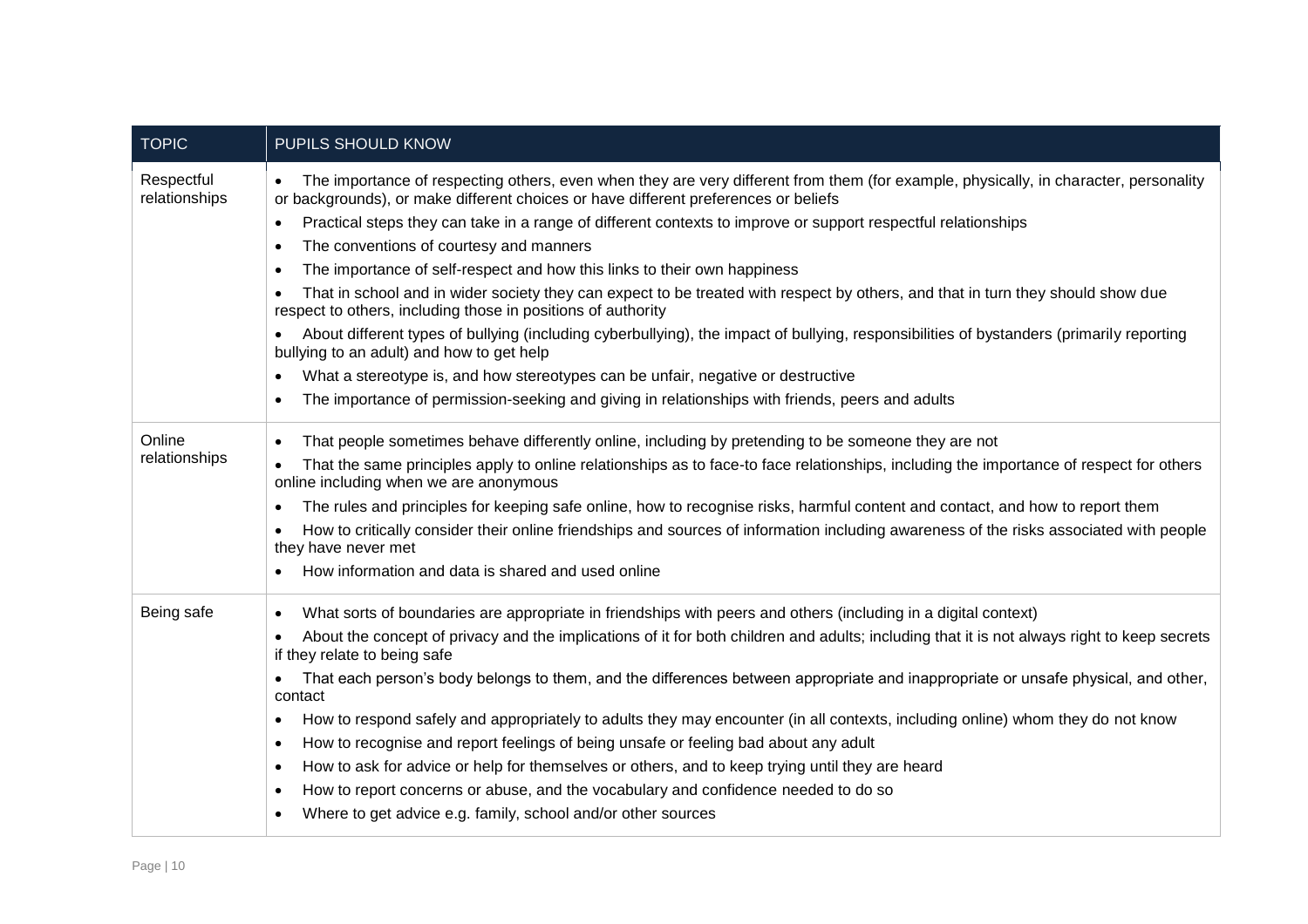#### Year 5 Science 'Animals and humans'

Pupils should be taught to:

- describe the changes as humans develop to old age
- describe the life process of reproduction in some plants and animals